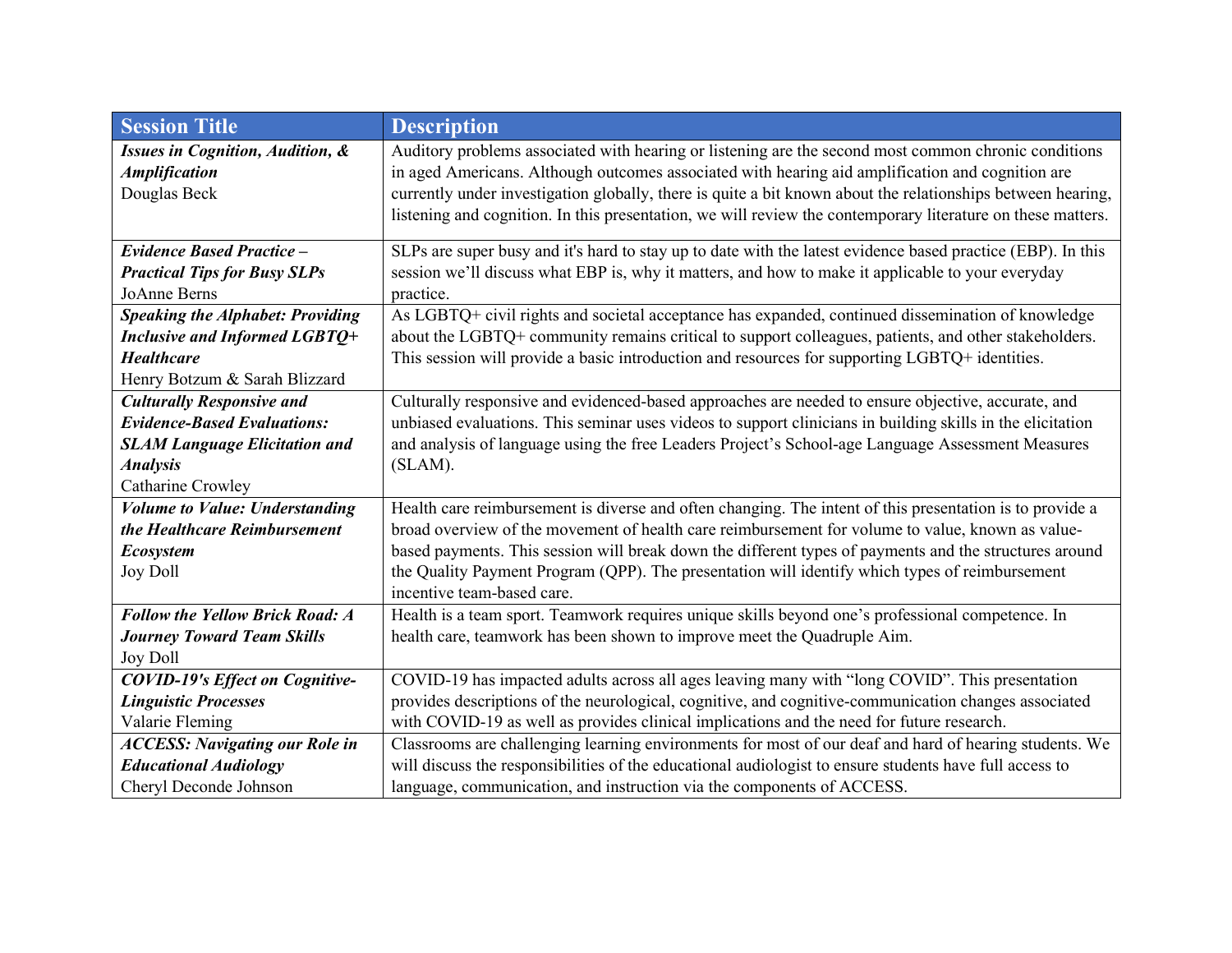| <b>Tinnitus Management</b>                | The need for greater access to services for the tinnitus patient is great. By understanding the unique       |
|-------------------------------------------|--------------------------------------------------------------------------------------------------------------|
| Casie Keaton                              | needs of the population, along with the basic education & strategies for management, clinicians can          |
|                                           | provide hope & direction for tinnitus patients, which for some, can eliminate the need for any further       |
|                                           | treatment intervention. Informed clinicians that provide tinnitus education at an early, critical stage, can |
|                                           | serve to facilitate increased treatment outcomes $\&$ lower impact on quality of life as the patient pursues |
|                                           | treatment at a dedicated tinnitus center.                                                                    |
| <b>Language Disorders and Attorney-</b>   | The attorney-client relationship, an essential component of the constitutional right to due process, is a    |
| <b>Client Communication</b>               | relationship based on communication. For clients with language disorders, this communication may be          |
|                                           | compromised in various ways, potentially undermining this critical relationship. This is of particular       |
| Katherine Mendez & Mandy Adams            | concern as individuals with language disorders have been shown to be significantly over-represented in       |
|                                           | the criminal justice system (Anderson et al., 2016). We will present the preliminary findings of two         |
|                                           | studies looking at the various ways that language disorders can manifest within the attorney-client          |
|                                           | relationship as well as attorney perceptions of and responses to communication difficulties                  |
| <b>Operationalizing Ototoxicity</b>       | Audiology has established strategies to identify hearing loss for certain large at risk populations such as  |
| Management for VA Using a                 | newborn hearing screenings and OSHA workplace screenings. The Veterans Health Administration is              |
| <b>Population Health Framework</b>        | the largest integrated health care system in the United States. By engaging stakeholders through the use     |
| Trisha Milnes & Dawn K. Martin            | of Population Health Strategies, VA audiologists can more efficiently identify and contact patients for      |
|                                           | informed consent and decisions regarding how to monitor and manage potential hearing loss or balance         |
|                                           | disruption.                                                                                                  |
| <b>Hearing Aid Verification:</b>          | We'll review research clearly showing the value of fitting patients to validated prescriptive algorithms,    |
| <b>Rationale and Clinical Tips</b>        | which only can be accomplished using probe-microphone measures (speechmapping). The second part              |
| H. Gustav Mueller                         | of the presentation will focus on clinical tips, gleaned from common fitting misconceptions.                 |
| Margarine for the Voice-Why are           | This course will examine what works and what doesn't in regards to treating voice disorders. A look at the   |
| <b>We Still Doing That?</b>               | data will be helpful for dissecting erroneous approaches, helping us bust myths and discover new ways to     |
| Amy Nabors                                | help our voice patients improve.                                                                             |
| <b>From One Horse's Mouth:</b>            | Approaches to autism have been a hot topic with the growing neuro-affirming movement in recent years.        |
| <b>Thoughts on ASD in Clinical</b>        | This presentation will explore different frameworks clinicians can use to appropriately provide services     |
| <b>Practice</b>                           | and build empathy for autistic clients. Presentation led by autistic student-clinician.                      |
| Janine Peca & Linda Jarmulowicz           |                                                                                                              |
| <b>Vestibular Migraine and Effects of</b> | Vestibular migraine is a common diagnosis. Pharmacological management is often recommended. Our              |
| <b>Lifestyle Modification</b>             | lab investigated a lifestyle modification intervention in patients with definite vestibular migraine. Our    |
| <b>Richard Roberts</b>                    | results exceeded performance reported by similar investigations and were comparable to results using         |
|                                           | pharmacological approaches.                                                                                  |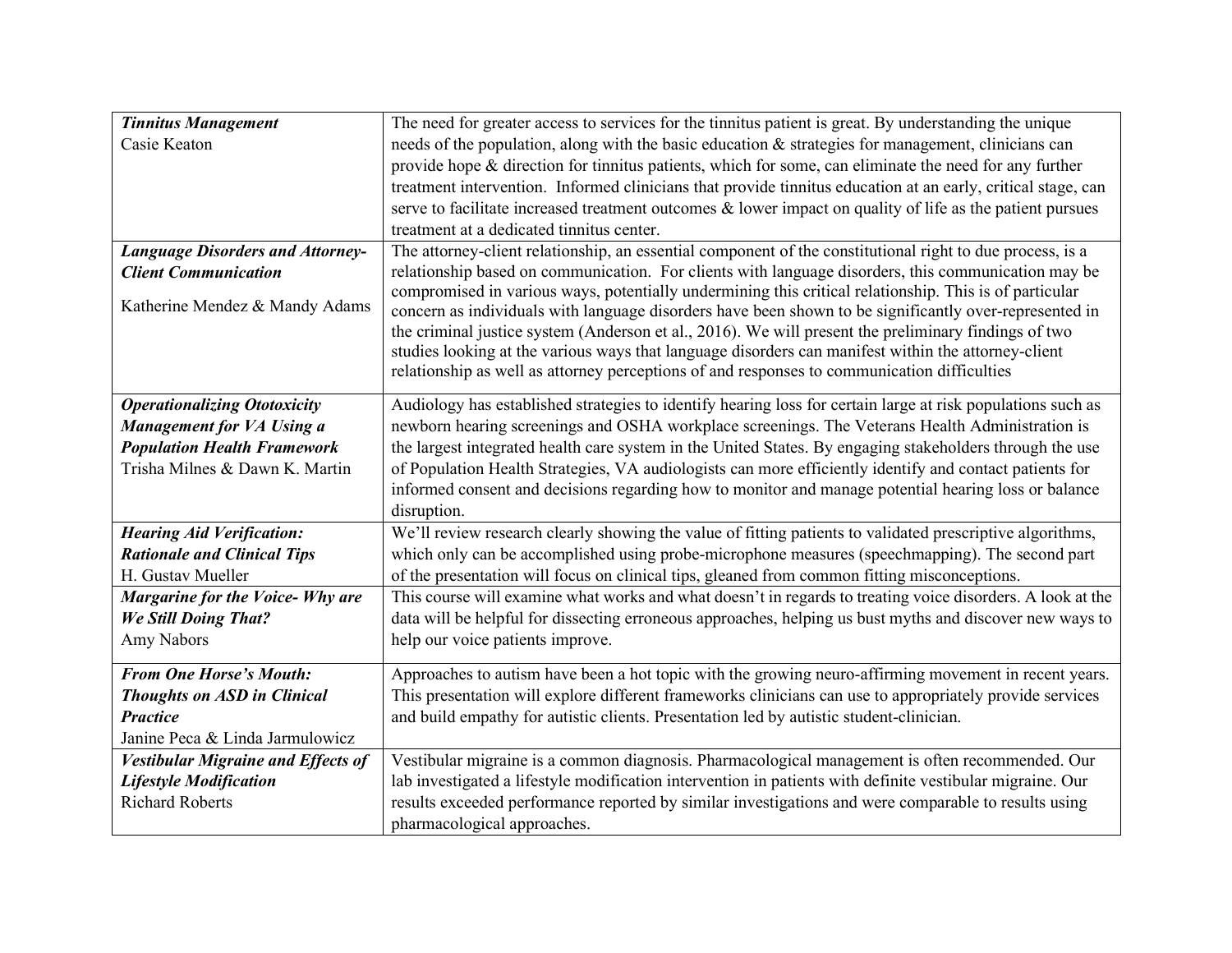| <b>Getting Started in the Professions:</b><br>It's like a Netflix Streaming Service<br>Tommie Robinson<br><b>Parents as Partners: The Key to the</b><br><b>Clinical Process</b><br>Tommie Robinson | This session is designed to provide guidance to clinicians entering the workforce to give them an<br>everyday look at the lives of speech-language pathologists and audiologists in a pediatric work<br>environment. Information regarding clinical work, leadership, management, and wellness will be<br>provided. The session is designed to be interactive and participative and can be applied to any future<br>workplace.<br>This course was designed to stimulate discussion among clinicians regarding the role of parents in<br>making clinical decisions during the evaluation and treatment processes. Public laws indicate the vital<br>role that parents play in the education and service delivery to children with special needs. This<br>interactive presentation will address the role of parents in all aspects of the clinical process as well as<br>address the barriers to successful programming. Model activities will be presented.                                                                                                                                                                                                                                                                                                                                                                                                                                                                                                                                                                                                                                                                                                |
|----------------------------------------------------------------------------------------------------------------------------------------------------------------------------------------------------|-----------------------------------------------------------------------------------------------------------------------------------------------------------------------------------------------------------------------------------------------------------------------------------------------------------------------------------------------------------------------------------------------------------------------------------------------------------------------------------------------------------------------------------------------------------------------------------------------------------------------------------------------------------------------------------------------------------------------------------------------------------------------------------------------------------------------------------------------------------------------------------------------------------------------------------------------------------------------------------------------------------------------------------------------------------------------------------------------------------------------------------------------------------------------------------------------------------------------------------------------------------------------------------------------------------------------------------------------------------------------------------------------------------------------------------------------------------------------------------------------------------------------------------------------------------------------------------------------------------------------------------------------------------|
| <b>Coaching Patients Toward Better</b><br><b>Hearing Health</b><br>Jennifer Taylor & Jani Johnson<br><b>Using AAA to Support People with</b><br><b>Aphasia</b><br>Sarah Wallace                    | Coaching techniques are used in varying fields to improve health outcomes. Health coaches encourage<br>individuals to establish goals by focusing on self-management and internal motivation. This presentation<br>will focus on implementing coaching strategies to improve outcomes in the audiology clinic.<br>This presentation will focus on the inclusion of augmentative and alternative communication (AAC) in<br>comprehensive intervention programs for people with aphasia with an emphasis on recent findings. AAC<br>will be broadly defined to include supports for comprehension and expression. First, the presentation<br>will include information about applying well known models of aphasia therapy (e.g., A-FROM; CAPE)<br>to the development of intervention programs that include AAC. Then, the presentation will highlight a<br>multimodal intervention designed to help improve the use of multiple communication modalities in<br>everyday communication. The presentation will continue with a review of evidence for particular<br>communication modalities. Strategies to support reading comprehension for people with aphasia are<br>often overlooked despite the chronic and persistence changes in participation many people with aphasia<br>experience related to reading deficits. Current research related to technology and non-technology based<br>supports for reading comprehension will be discussed. Strategies will include aphasia-friendly<br>modifications to written texts and implementation of text-to-speech systems which features may support<br>reading comprehension for some people with aphasia. |
| <b>Cutting Edge Strategies to Develop</b><br><b>Independent Executive Function</b><br><b>Skills</b><br>Sarah Ward                                                                                  | To develop effective treatment interventions, a new view of executive function skills will be defined.<br>Discover the key developmental features of executive function skills and what the term "executive<br>dysfunction" means. Find out how to teach students self-regulation, time management, organization, and<br>problem-solving skills using practical, ready-to-use strategies.                                                                                                                                                                                                                                                                                                                                                                                                                                                                                                                                                                                                                                                                                                                                                                                                                                                                                                                                                                                                                                                                                                                                                                                                                                                                 |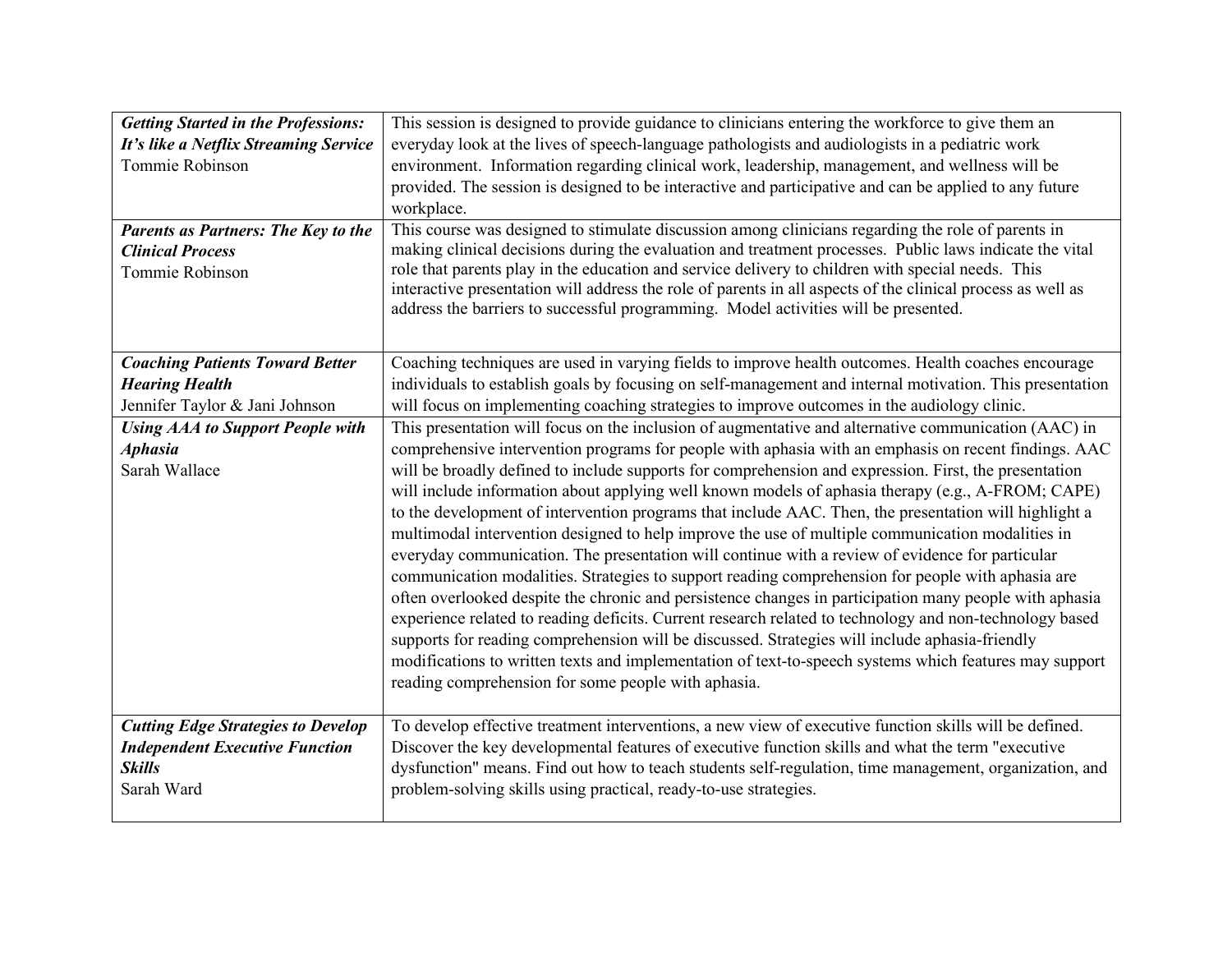| <b>Panel: Memphis Cochlear Implant</b>       | Auditory implantable devices are a rapidly changing field. This presentation and panel discussion will     |
|----------------------------------------------|------------------------------------------------------------------------------------------------------------|
| <b>Collaborative-Auditory Implants:</b>      | cover recent advancements, future directions, and local research in clinical outcomes related to bone      |
| <b>Bone Anchored Devices, Cochlear</b>       | anchored hearing aids, cochlear implants, single sided deafness, and access to care.                       |
| <b>Implants, Single Sided Deafness &amp;</b> |                                                                                                            |
| <b>Access to Care</b>                        |                                                                                                            |
| Sarah Warren, Jennifer Bidelman,             |                                                                                                            |
| Jordan Alyse Coffelt, Bruce                  |                                                                                                            |
| MacDonald, Joshua Wood, &                    |                                                                                                            |
| Robert Yawn                                  |                                                                                                            |
| <b>Assessment and Treatment of</b>           | Learn how to systematically analyze an individual's spelling errors, so you can precisely identify, treat, |
| <b>Word-Level Reading and Spelling</b>       | and progress monitor deficits in the linguistic underpinnings of word-level reading and spelling. Explore  |
| <b>Disorders</b>                             | the framework of speech-to-print intervention and become familiar with activities that leverage students'  |
| Jan Wasowicz                                 | biological wiring for oral language to achieve greater outcomes in reading, writing, and spelling.         |
| <b>Basic American Sign Language</b>          | Attendees will learn fundamentals of Deaf Culture and basic signs to improve communication between         |
| and Deaf Culture for SLPs and                | professionals and Deaf/HOH clients.                                                                        |
| AuDs                                         |                                                                                                            |
| Alene White                                  |                                                                                                            |

| <b>Poster Session Title</b>              | <b>Description</b>                                                                                         |
|------------------------------------------|------------------------------------------------------------------------------------------------------------|
| <b>Children with Ambylaudia Show</b>     | We investigated auditory temporal processing in children with amblyaudia, a subtype of auditory            |
| <b>Less Flexibility in Auditory</b>      | processing disorder, via cortical neural entrainment. In addition to reduced capacity to integrate         |
| <b>Cortical Entrainment to Periodic</b>  | information between the ears, we identified a new functional characterization of amblyaudia in the form    |
| <b>Non-Speech Sounds</b>                 | of more rigid tagging of external auditory stimuli.                                                        |
| Sara Momtaz Bokharaei, Gavin M.          |                                                                                                            |
| Bidelman, Deborah Moncrieff, &           |                                                                                                            |
| Meredith A. Ray                          |                                                                                                            |
| <b>Relationship Between Psychosocial</b> | This study instigates the relationship between self-reported psychosocial status (fatigue, depression) and |
| <b>Status and Spoken-Language</b>        | spoken language characteristics in multiple sclerosis (MS). We addressed the question of whether           |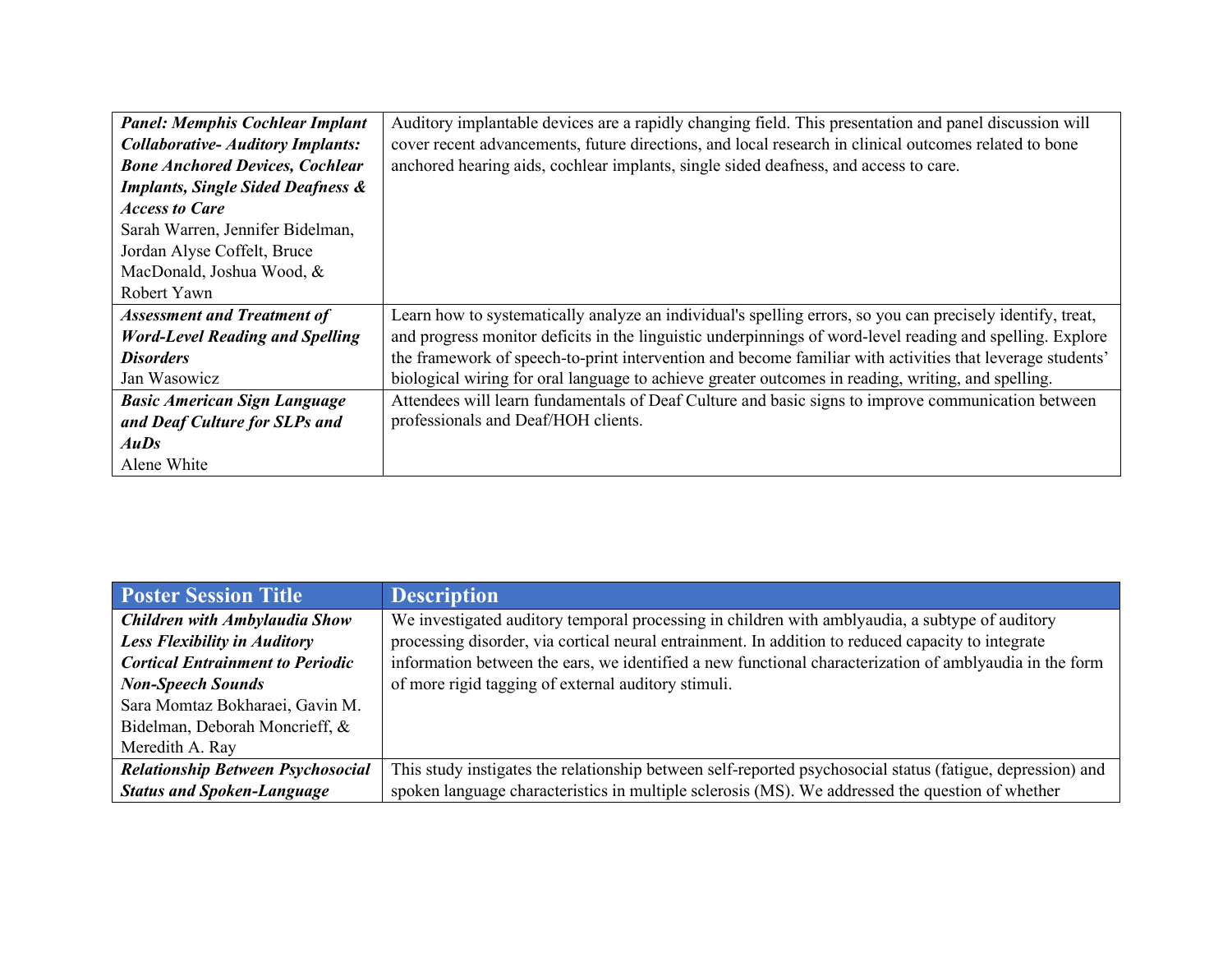| <b>Characteristics in Multiple</b>        | linguistic diversity and pause characteristics in narratives are associated with occurrence of fatigue and |
|-------------------------------------------|------------------------------------------------------------------------------------------------------------|
| <b>Sclerosis</b>                          | depression.                                                                                                |
| Brianna Burks & Lynda Feenaughty          |                                                                                                            |
| <b>Language and Cognition in Mild</b>     | We will investigate: 1) group effects (mild Alzheimer's disease, controls) on language measures            |
| <b>Alzheimer's Disease</b>                | obtained from picture description, 2) the relationship between cognition and language measures, and 3)     |
| Katherine Crenshaw & Lynda                | task effects (picture description, story-retell) on language measures for persons with mild AD.            |
| Feenaughty                                |                                                                                                            |
| <b>Emotion Regulation Strategies'</b>     | The purpose of this study is to investigate how the emotion regulation strategies expressive suppression   |
| <b>Influence on Voice Production</b>      | and cognitive reappraisal employed during increased physiological arousal correlate to physiologic         |
| Miranda Fisher & Miriam van               | changes in the voice as measured by electroglottography (EGG) and expressed as changes in the glottal      |
| Mersbergen                                | contact quotient.                                                                                          |
| <b>Speech Perception with Face</b>        | As the world continues to navigate mask mandates, those with hearing loss may have additional              |
| <b>Masks in Deaf and Hard of</b>          | difficulties understanding speech through a mask. This study provides information on how different         |
| <b>Hearing</b>                            | types of face masks affect speech perception performance and listening effort in those who are Deaf and    |
| Brooke Larson, Lisa Lucks Mendel,         | hard of hearing.                                                                                           |
| Monique Pousson, Kara Sander, &           |                                                                                                            |
| Bhanu Shukla                              |                                                                                                            |
| <b>Role of Sex in Rate of Infant</b>      | Historically, a female language advantage is widely accepted. The present study reviews a longitudinal     |
| <b>Vocalization and Canonical</b>         | dataset by Oller and colleagues on infant vocal development, and reanalyzes it to evaluate possible sex    |
| <b>Babbling</b>                           | differences in rate of vocalization and canonical babbling ratio.                                          |
| Janine Peca & D. Kimbrough Oller          |                                                                                                            |
| <b>Survey of Current Electrode</b>        | Other than adjusting electrical current level, audiologists rarely other adjust MAP parameters, including  |
| <b>Deactivation Patterns by Cochlear</b>  | frequency distribution, despite strong evidence to suggest selectively deactivating poorly encoded         |
| <b>Implant Audiologists</b>               | electrodes can significantly improve speech perception. The purpose of this exploratory survey was to      |
| Kara Sander, Lisa Lucks Mendel, &         | describe the degree to which practicing audiologists believe selective electrode deactivation be           |
| Sarah E. Warren                           | beneficial.                                                                                                |
| <b>Neuroimaging Biomarkers of</b>         | Mild cognitive impairment (MCI) is a transitional phase in the progression toward more severe forms of     |
| <b>Speech Processing Deficits in Mild</b> | dementia and Alzheimer's disease. Neuroimaging studies reveal MCI is associated with aberrant brain        |
| <b>Cognitive Impairment (MCI):</b>        | function serving higher-order memory and cognitive operations. Yet, these neurological changes are         |
| <b>Speech-Evoked Potentials and</b>       | largely expected given MCI's pathophysiology and behavioral presentation. The degree to which early        |
| resting State EEG                         | cognitive decline impacts sensory processing and hearing skills remain undefined. Here, we recorded        |
| Christine Sledge, Brian Decker,           | brainstem and cortical speech-evoked potentials in older adults diagnosed with MCI and hearing- and        |
| Maddie Purdue, Brandon                    |                                                                                                            |